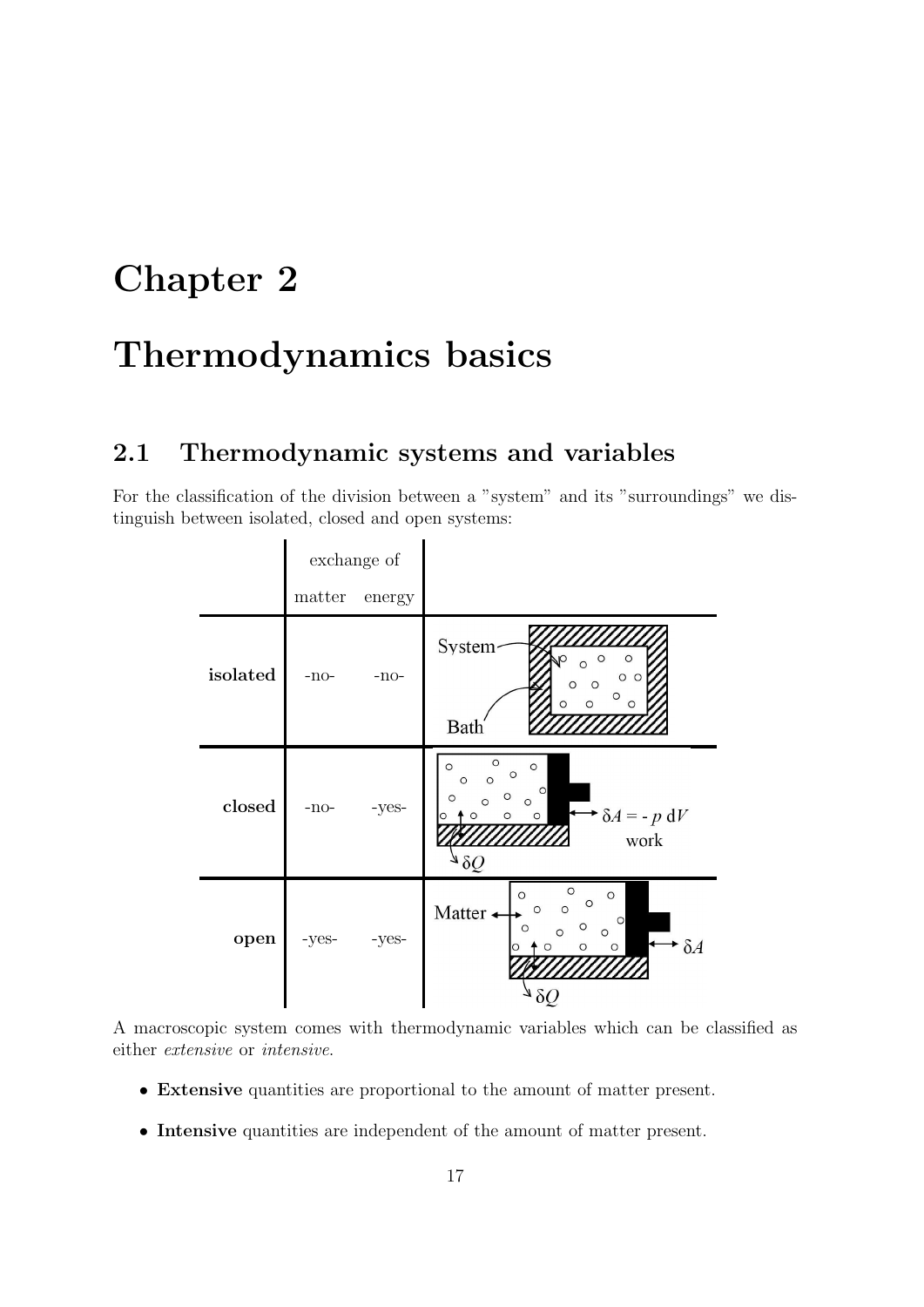| Intensive quantities         | <b>Extensive quantities</b> |
|------------------------------|-----------------------------|
| Pressure $P$                 | Volume $V$                  |
| Temperature $T$ (in Kelvin)  | Mass $m$                    |
| $\theta$ (in Celsius)        | Internal energy $U$         |
|                              | Entropy S                   |
|                              | molar quantity $n$          |
| Magnetic Field $\mathcal{H}$ | Magnetization $M$           |

### 2.1.1 Thermodynamic limit and state

Thermodynamic states are states of matter defined in the thermodynamic limit.

• **TD Limit:** A material body consisting of  $N$  atoms in a volume  $V$  approaches the thermodynamic limit when

$$
N \to \infty
$$
,  $V \to \infty$ ,  $\frac{N}{V} = \text{const.}$ 

The limit has to be taken separately for each phase when a separation into phases of low/high densities occurs.

• TD state: A thermodynamic state is in specified (in the thermodynamic limit) by a number of either extensive or intensive thermodynamic variables, which are usually the pressure  $P$ , the volume  $V$  and the temperature  $T$ .

For magnetic systems we consider in addition the magnetization  $M$  or the magnetic field  $H$ .

### 2.2 Temperature

In the description of a thermodynamic state we understand the meaning of most of the observable, since we know them either from mechanics  $(P, V, \rho, ...)$  or electrodynamics  $({\cal H}, M, ...).$ 

The temperature is on the other side a concept needing a precise definition. Relating it only to the feeling of "cold" and "warm" would be too subjective.

There are several ways to define the temperature, which appears in the context of statistical mechanics as a Lagrange parameter. In the context of thermodynamics we postulate the existence of the temperature.

#### Zeroth Law of thermodynamics:

- 1 Each macroscopic system has a temperature T. This is an intensive quantity and, in an isolated system, it has everywhere the same value.
- 2 Since T is defined via a number, it is a scalar quantity.
- 3 For two thermodynamic systems A and B, which are in equilibrium within themselves, it is always possible to say that

 $T_A > T_B$  or  $T_A < T_B$  or  $T_A = T_B$  (axioms of ordering).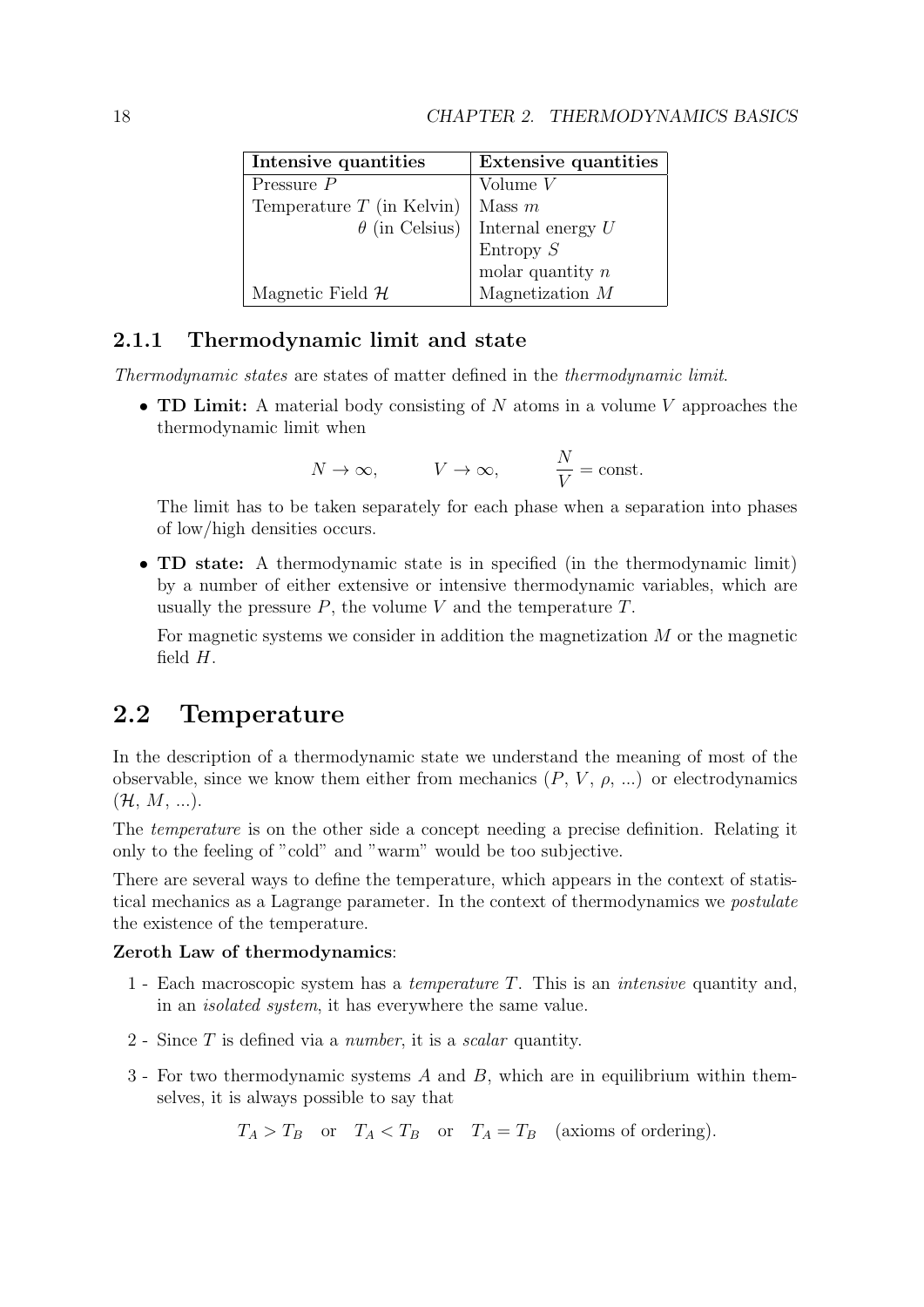- 4 For thermodynamic systems A, B, and C it holds that, if  $T_A > T_B$  and  $T_B > T_C$ , then  $T_A > T_C$ .
- 5 If the systems A and B are in thermal contact, while the joint system  $A \cup B$  is isolated, then, in equilibrium,  $T_A = T_B = T_{A \cup B}$ .
- 6 Consider two separate thermodynamic systems A and B, with  $T_A < T_B$ . After putting them in contact, the temperature of the system  $A \cup B$  will be  $T_A < T_{A \cup B}$  $T_B$ .

Thermometer: any physical property of a system that behaves monotonically with  $T$ can be used to construct a *thermometer* to measure temperature  $T$ . For instance, Hg (volume), gas thermometer (pressure), resistance thermometer (electrical resistance).

#### 2.2.1 Thermal equilibrium and transformations

Thermal equilibrium: from our experience we know that a macroscopic system generally relaxes to a stationary state after a short time. This stationary state is called a state of thermal equilibrium.

Equation of state. If a system is in thermal equilibrium, the thermodynamic variables are not independent of one another, but constrained by the so-called equation of state of the form:

$$
f(P, V, T) = 0 \tag{2.1}
$$

where  $f$  is a characteristic function of the system under study.

Example: the equation of state of a classical ideal gas (a real gas in the limit of low density and high temperature) is

$$
f(P, V, T) = PV - Nk_BT,
$$

where T is the *ideal gas temperature* measured in Kelvin (K), and  $k_B = 1.381 \times 10^{-16}$ erg/K is the Boltzmann constant.

The equation of state (2.1) leaves two independent variables out of the original three.

Geometrical representation. The equation of state  $(2.1)$  can be represented by a *surface* in the state space spanned by  $P$ ,  $V$ , and  $T$ . All equilibrium states must be on this surface.  $f$  is a continuous, differentiable function, except at some special points.



Thermodynamic transformation. A change in the external conditions changes the equilibrium state of the system. This transformation of the equilibrium state is called a thermodynamic transformation or process. For instance, application of external pressure causes the volume of the body to decrease. Thermodynamic transformations are classified as